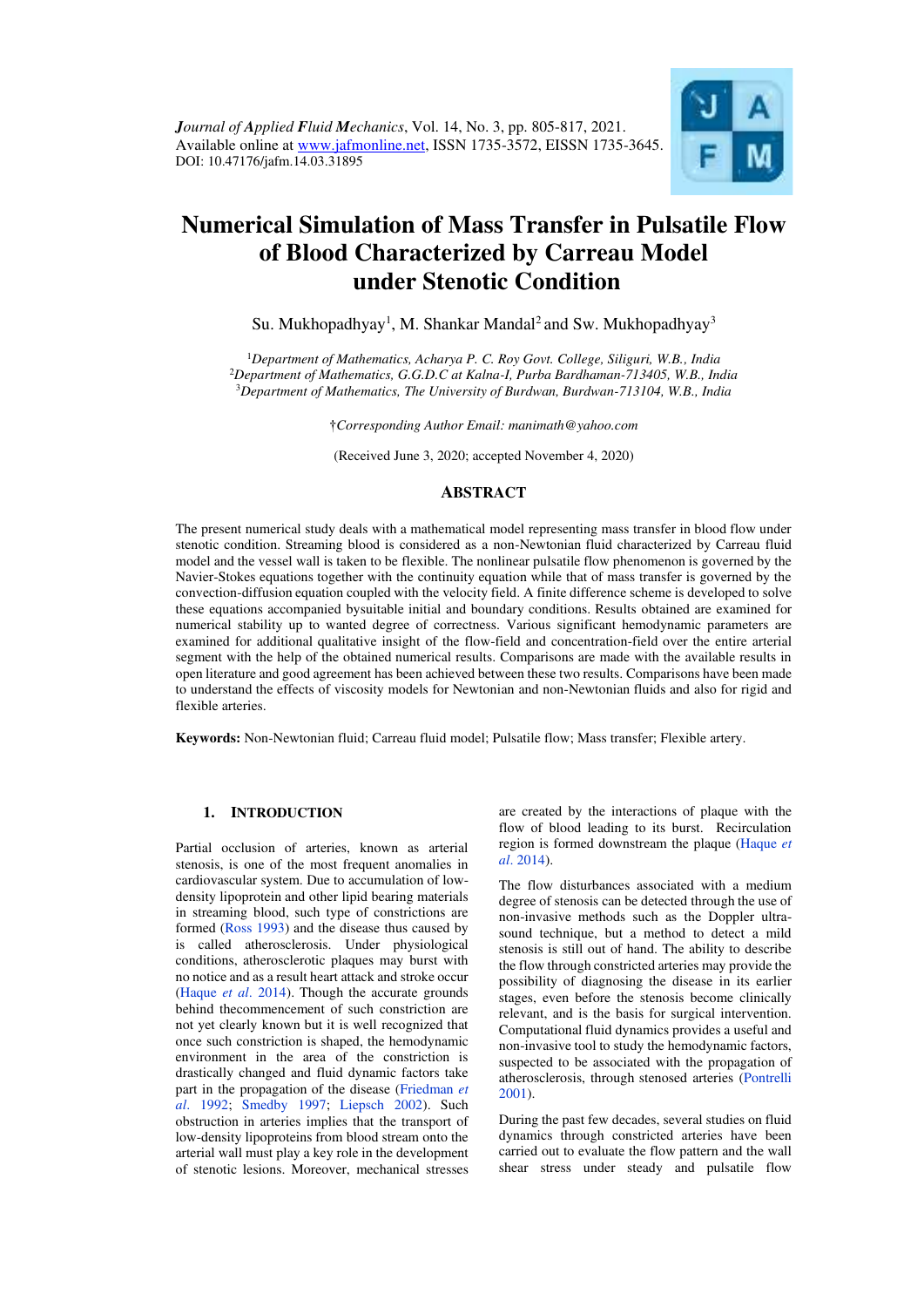conditions (Tu *et al*[. 1992,](#page-12-3) [Misra and Chakravarty](#page-11-3)  [1986,](#page-11-3) [Mukhopadhyay](#page-11-4) *et al*. 2011 , [Mandal](#page-11-5) *et al*. [2014,](#page-11-5) [Mukhopadhyay](#page-11-6) *et al*. 2018a and [Mukhopadhyay](#page-11-4) *et al*. 2019). Most of these numerical studies considered blood as a Newtonian fluid.

Experimental results reveal that blood behaves as a non-Newtonian fluid at low shear rates and in vessels of small cross-section [\(Ku 1997\)](#page-11-7). Since the shear rate drops down significantly in the downstream side of a stenosis, Newtonian behavior of blood is not accurately applicable in the vicinity of a stenosis. Also, blood exhibits remarkably shear-thinning and visco-elastic behaviors in pulsatile flows [\(Phillips](#page-12-4)  [and Deutsch 1975\)](#page-12-4). Several non-Newtonian models for viscosity of blood are available in literature. Unfortunately few research works have been carried out to study the hemodynamics in a stenosed artery by considering blood as a non-Newtonian fluid [\(Nakamura and Sawada 1990;](#page-11-8) Misra *et al*[. 1993;](#page-11-3)  [Pontrelli 2001;](#page-12-2) [Mandal](#page-11-5) *et al*. 2012; [Nandakumar](#page-1-0) *et al*[. 2015](#page-1-0) and [Mukhopadhyay](#page-11-6) *et al*. 2018a). With the help of Carreau model, Ali *et al*. (2015) analyzed the unsteady blood flow through a tapered catheterized vessel having an overlapping stenosis. Using Casson model and generalized Maxwell model, Nejad *et al*. (2018) investigated the pulsatile flow of blood in a viscoelastic artery having a symmetric constriction. It is more surprising that regardless of significance of non-Newtonian fluid, Carreau viscosity model has been received less attention compared to other non-Newtonian fluid models. Of late, considering Carreau model, Attia *et al*[. \(2018\)](#page-11-9) investigated the blood flow under stenotic condition for diabetic and normal persons.

Although formation and development of atherosclerotic lesions are often found positively correlated with low and oscillatory wall shear stress (Ku *et al*[. 1985\)](#page-11-7), some researchers believe that wall shear stress may not be the only responsible mechanism for such intimal thickening. [Caro](#page-11-10) *et al*. [\(1971\)](#page-11-10) suggested that stenosis may also occur due to mass transfer mechanism of fatty substances from blood onto arterial wall. Furthermore, a clear understanding of mass transport in arterial stenoses is of significant medical interest in the inspection of the creation and progress of atherosclerotic lesions. Thus to identify the possible sites of atherogenic depositions, it is crucial to study the behaviour of local mass transport. Basically, mass transfer refers to the movement of blood-borne components such as oxygen and LDLs (Low-Density Lipoproteins) from streaming blood into the arterial walls or vice versa.A number of studies about the local mass transport phenomenon in a constricted tube may be found in literature (Ma *et al*[. 1994;](#page-11-11) [Rappitsch](#page-12-5) *et al*. [1997;](#page-12-5) [Kaazempur-Mofrad](#page-11-12) *et al*. 2005; Sarifuddin *et al*. 2009 an[d Zaman](#page-12-6) *et al*. 2016). Recently[, Zaman](#page-12-6) *et al*[. \(2016\)](#page-12-6) reported the combined effects of unsteadiness and tapering on heat and mass transfer in blood flow obeying Cross viscosity model under stenotic condition. [Tripathi and Sharma \(2020\)](#page-12-7) analyzed the effects of Joule heating, magnetic field and variable viscosity on heat and mass transfer of two phase blood flow.

Unfortunately, most of the existing studies in this

field are either incomplete or are not representative of the actual arterial flow. Non-Newtonian behaviour of blood, flexibility of arterial wall, physiologically realistic pulsatile flow of blood all are not taken into account in any of the aforementioned studies. Therefore, in this numerical study, a sincere attempt has been taken to include all of these characteristics of actual arterial flow. It is assumed that the arterial segment is a cylindrical tube with time-variant wall geometry and streaming blood is non-Newtonian characterized by the Carreau viscosity model. The unsteady nonlinear Navier-Stokes equations in cylindrical coordinates governing blood flow and the mass transport equation coupled to the velocity field are taken up along with appropriate boundary conditions and are solved using the stream functionvorticity approach. To validate the applicability of the present model, large-scale numerical computations have been carried out and appropriate scientific discussions were made to understand the effects of various hemodynamic parameters on wall shear stress, local mass transfer rate etc. In addition, the quantitative analysis is carried out which includes the flow structure and distribution of concentration.

## <span id="page-1-0"></span>**2. BLOOD VISCOSITY MODEL**

Though the Newtonian approximation for blood viscosity is acceptable in large arteries, a non-Newtonian constitutive equation should be used to describe blood flow in smaller arteries. The plasma may be regarded as a Newtonian fluid, but when one considers its contents, especially red blood cells, the viscosity of the mixture increases significantly. Experimental results show that the viscosity of blood decreases as shear rate increases. In literature, different constitutive equations have been proposed to model the shear thinning viscosity of blood.

Due to broader span of shear rates, Carreau fluid model is best fitted for blood flow through arteries of both larger and smaller diameters [\(Razavi](#page-12-8) *et al*. [2011;](#page-12-8) Ali *et al*. 2015; Attia *et al*[. 2018\)](#page-11-9). The shear dependent Carreau viscosity model is a four parameter shear thinning model and is described as:  $\mu^*(\dot{\gamma}^*) = \mu_{\infty} + (\mu_0 - \mu_{\infty})(1 + \Lambda^{*2}\dot{\gamma}^*)^{(n-1)/2}$ (1)

where  $\dot{\gamma}^*$  is the shear rate,  $\mu_0$  and  $\mu_\infty$  are the asymptotic apparent viscosities of blood as  $\dot{v}^* \rightarrow 0$ and  $\infty$  respectively,  $\Lambda^* \geq 0$  is a material constant with the dimension of time representing the degree of shear thinning. Values of these parameters for human blood, found in literature, are  $\mu_0 =$ 0.056 Pa s,  $\mu_{\infty} = 0.00345$  Pa s,  $\Lambda^* = 3.313$  s,  $n =$ 0.3568 [\(Cho and Kensey 1991\)](#page-11-13). When  $\mu^*(\dot{\gamma}^*)$  =  $\mu_{\infty}$ , Newtonian model is obtained.

### **3. FORMULATION OF THE PROBLEM**

#### **3.1. Governing Equations**

Let us consider the pulsatile laminar incompressible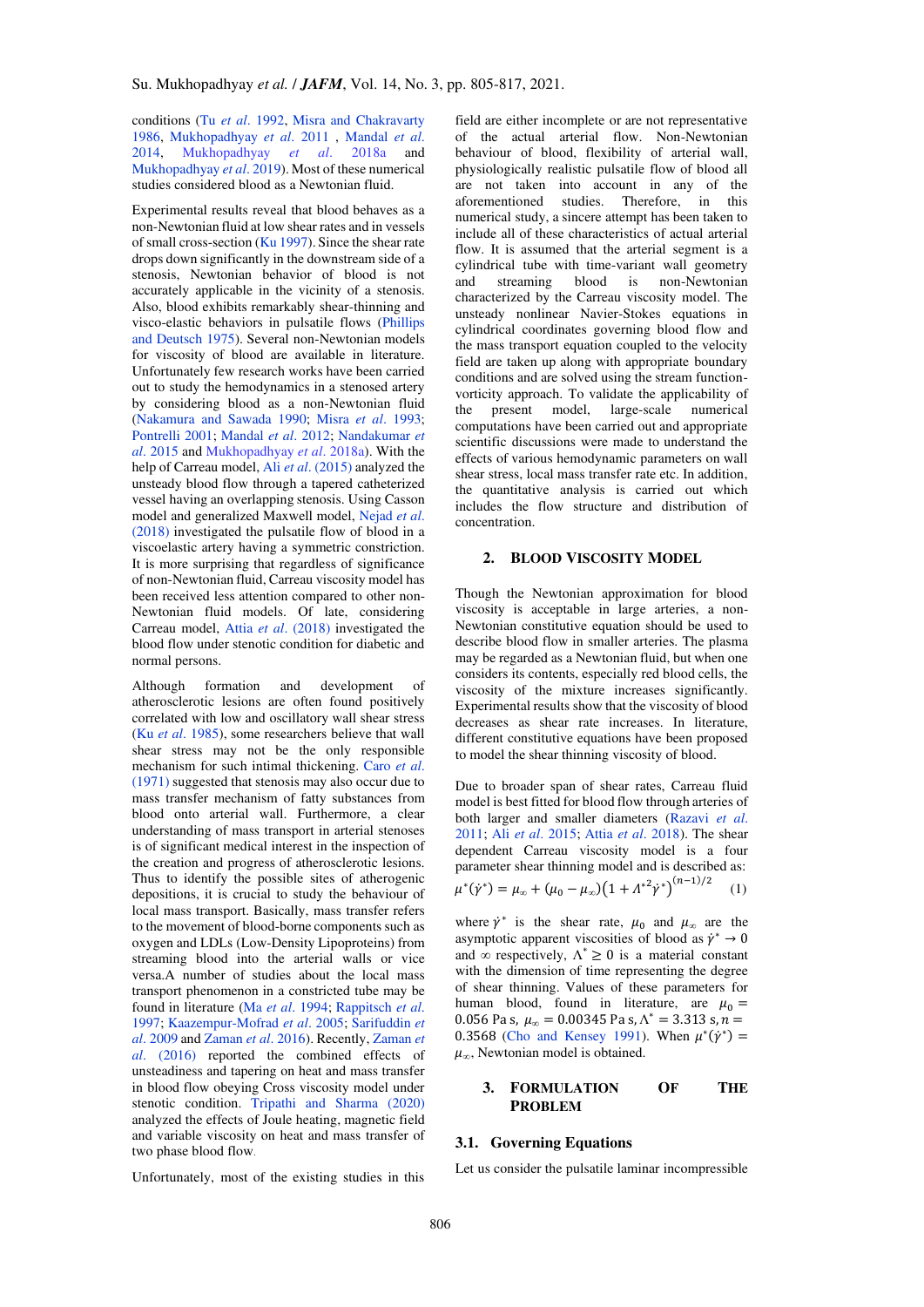and axi-symmetric flow of blood with constant density  $\rho$  and shear dependent viscosity  $\mu^*(r^*)$ flowing through an axi-symmetric artery with a bellshaped axi-symmetric constriction. The axis of the arteryis taken as the z-axis of a cylindrical polar coordinate system $(r^*, \theta^*, z^*)$ . Since we are looking for an axi-symmetric two-dimensional solution, all variables may be assumed to be independent of  $\theta^*$ [\(Pontrelli 2001\)](#page-12-2). Let  $R_0(t^*)$  be the radius of the arteryat the inlet and  $r_0^*(z^*, t^*)$  defines the wall of the artery at time  $t^*$ . The origin O is taken at the inlet. Also, let  $p^*$  be the pressure,  $u^*$  and  $v^*$  be the velocity components along the axial and radial directions respectively and  $C^*$  be the concentration field of the solute. For pulsatile flow, the flow rate is time dependent. Let us introduce the following dimensionless quantities

$$
z = \frac{z^*}{R_0}, r = \frac{r^*}{R_0}, r_0 = \frac{r_0^*}{R_0}, u = \frac{u^*}{U_0}, v = \frac{v^*}{U_0},
$$
  

$$
t = \frac{t^*}{T}, p = \frac{p^*}{\rho U_0^2}, C = \frac{c^*}{C_s},
$$
  

$$
\lambda = \frac{\mu_0}{\mu_x}, \Lambda = \frac{\Lambda^* U_0}{R_0}, \mu = \frac{\mu^*}{\mu_x},
$$
 (2)

where,  $U_0$  is the centerline velocity at the inlet, T is the periodic time of the pulsatile flow and  $C_s$  is the reference concentration at the inlet.

The unsteady, two dimensional Navier-Stokes equations of a homogeneous incompressible fluid may be written in dimensionless form as

$$
\begin{split} \operatorname{St} \frac{\partial u}{\partial t} + \frac{\partial (uv)}{\partial r} + \frac{\partial (u^{2})}{\partial z} + \frac{uv}{r} &= -\frac{\partial p}{\partial z} + \frac{1}{\operatorname{Re}} \left[ \mu \left( \frac{\partial^{2} u}{\partial r^{2}} + \frac{\partial u}{\partial r} + \frac{\partial^{2} u}{\partial z^{2}} \right) + \frac{\partial \mu}{\partial r} \left( \frac{\partial u}{\partial r} + \frac{\partial v}{\partial z} \right) + 2 \frac{\partial \mu}{\partial z} \frac{\partial u}{\partial z} \right] \end{split} \tag{3}
$$

and

$$
\begin{split} \n\text{St}\frac{\partial v}{\partial t} + \frac{\partial (v^2)}{\partial r} + \frac{\partial (uv)}{\partial z} + \frac{v^2}{r} &= -\frac{\partial p}{\partial r} + \frac{1}{\text{Re}} \left[ \mu \left( \frac{\partial^2 v}{\partial r^2} + \frac{\partial^2 v}{\partial r} + \frac{\partial^2 v}{\partial z^2} - \frac{v}{r^2} \right) + 2\frac{\partial \mu}{\partial r} \frac{\partial v}{\partial r} + \frac{\partial \mu}{\partial z} \left( \frac{\partial v}{\partial z} + \frac{\partial u}{\partial r} \right) \right]. \n\end{split} \tag{4}
$$

Also the equation of continuity is

$$
r\frac{\partial u}{\partial z} + \frac{\partial (vr)}{\partial r} = 0.
$$
 (5)

Here, Re =  $U_0R_0\rho/\mu_\infty$  is the flow Reynolds number and  $St = R_0/(U_0 T)$  is the Strouhal number.

The convection-diffusion equation governing the flow of mass transport in the blood stream may be written in terms of non-dimensional variables as

St 
$$
\frac{\partial C}{\partial t} + u \frac{\partial C}{\partial z} + v \frac{\partial C}{\partial r} = \frac{1}{\text{Res}} \left[ \frac{\partial^2 C}{\partial r^2} + \frac{1}{r} \frac{\partial C}{\partial r} + \frac{\partial^2 C}{\partial z^2} \right].
$$
 (6)

Here,  $Sc = \frac{\mu}{\rho l}$  $\frac{\mu}{\rho D}$  is theSchmidt number, *D* being the coefficient of diffusion.

The dimensionless blood viscosity is obtained as

$$
\mu(\dot{\gamma}) = 1 + (\lambda - 1)\{1 + \lambda^2 \dot{\gamma}\}^{(n-1)/2}
$$
 (7)  
with

 $\dot{\gamma} = \left[2\left(\frac{\partial u}{\partial z}\right)^2 + 2\left(\frac{\partial v}{\partial r}\right)^2 + 2\left(\frac{v}{r}\right)\right]$  $\left(\frac{v}{r}\right)^2 + \left(\frac{\partial u}{\partial r} + \frac{\partial v}{\partial z}\right)^2$  $\frac{1}{2}$ . (8)

 $\lambda = 1$  refers to the Newtonian model.

#### **3.2. Geometry of the Tube**

The geometry of the arterial segment with a smooth axi-symmetric constriction in it may be described in dimensionless form as:

$$
r_0(z,t) = [1 - \delta e^{-\sigma(z-a)^2}] a_1(t), 0 \le z \le L \qquad (9)
$$

where  $\alpha$  and  $\delta$  indicate the centre and height of the stenosis,  $\sigma$  represents the rate at which the boundary profile changes and  $L$  is the length of the arterial segment under consideration. In our study we have taken  $\sigma = 5$ ,  $a = 4$ ,  $L = 10$ .

As the wall movement must be proportional to the flow rate, the time-variant parameter  $a_1(t)$  is chosen as

$$
a_1(t) = 1 + k|Q(t) - Q(0)| \tag{10}
$$

where  $k$  is the amplitude parameterand  $Q(t)$  is the pulsatile flow rate. As formation of stenosis significantly reduces the distiensibility of vessel wall [\(Davies](#page-11-14) *et al.* 1985[; Nerem 1992\)](#page-12-9), a small value  $k =$ 0.01 is used in this study.

Schematic diagrams of the flexible artery have been presented in Fig.1(A)-(B). Figure  $1(A)$  exhibits the geometry of flexible artery for various constriction heights  $\delta$  at t=0.13 whereas the effects of flexibility can be found in Fig.1(B) which portraits the geometry of the artery at two different times.

# **4. STREAMFUNCTION-VORTICITY FORMULATION**

Let us now define the dimensionless Stokes stream function  $\psi(z, r, t)$  by

$$
u = \frac{1}{r} \frac{\partial \psi}{\partial r}, \quad v = -\frac{1}{r} \frac{\partial \psi}{\partial z}, \tag{11}
$$

and the corresponding azimuthal vorticity function  $\omega(z, r, t)$  by

$$
\omega = \frac{\partial v}{\partial z} - \frac{\partial u}{\partial r}.\tag{12}
$$

Cross-differentiation of the momentum Eq. (3) and Eq.  $(4)$ , with use of Eq.  $(11)$  and Eq.  $(12)$ , yields

$$
St \frac{\partial \omega}{\partial t} + u \frac{\partial \omega}{\partial z} + v \frac{\partial \omega}{\partial r} - \frac{v \omega}{r} = \frac{1}{Re} \left[ \mu \left( \frac{\partial^2 \omega}{\partial z^2} + \frac{\partial^2 \omega}{\partial r^2} + \frac{\partial^2 \omega}{\partial r^2} \right) + 2 \frac{\partial \mu}{\partial z} \frac{\partial \omega}{\partial z} + \frac{\partial \mu}{\partial r} \left( 2 \frac{\partial \omega}{\partial r} + \frac{\omega}{r} \right) - 2 \frac{\partial^2 \mu}{\partial r \partial z} \left( \frac{v}{r} + \frac{\partial^2 \mu}{\partial z^2} \right) + \left( \frac{\partial^2 \mu}{\partial z^2} - \frac{\partial^2 \mu}{\partial r^2} \right) \left( \frac{\partial u}{\partial r} + \frac{\partial v}{\partial z} \right) \right]
$$
(13)

Also, the equation of continuity, with the use of Eq. (11) and Eq. (12), transforms to the Poisson equation given by

$$
\frac{\partial^2 \psi}{\partial z^2} + \frac{\partial^2 \psi}{\partial r^2} - \frac{1}{r} \frac{\partial \psi}{\partial r} = -\omega r \tag{14}
$$

#### **5. INITIAL AND BOUNDARY CONDITIONS**

The initial conditions for the velocity and concentration field are set as

$$
u = \frac{2Q(0)}{\pi r_0^2} \left\{ 1 - \left(\frac{r}{r_0}\right)^2 \right\}, v = 0, C = 1 - \left(\frac{r}{r_0}\right)^2. \tag{15}
$$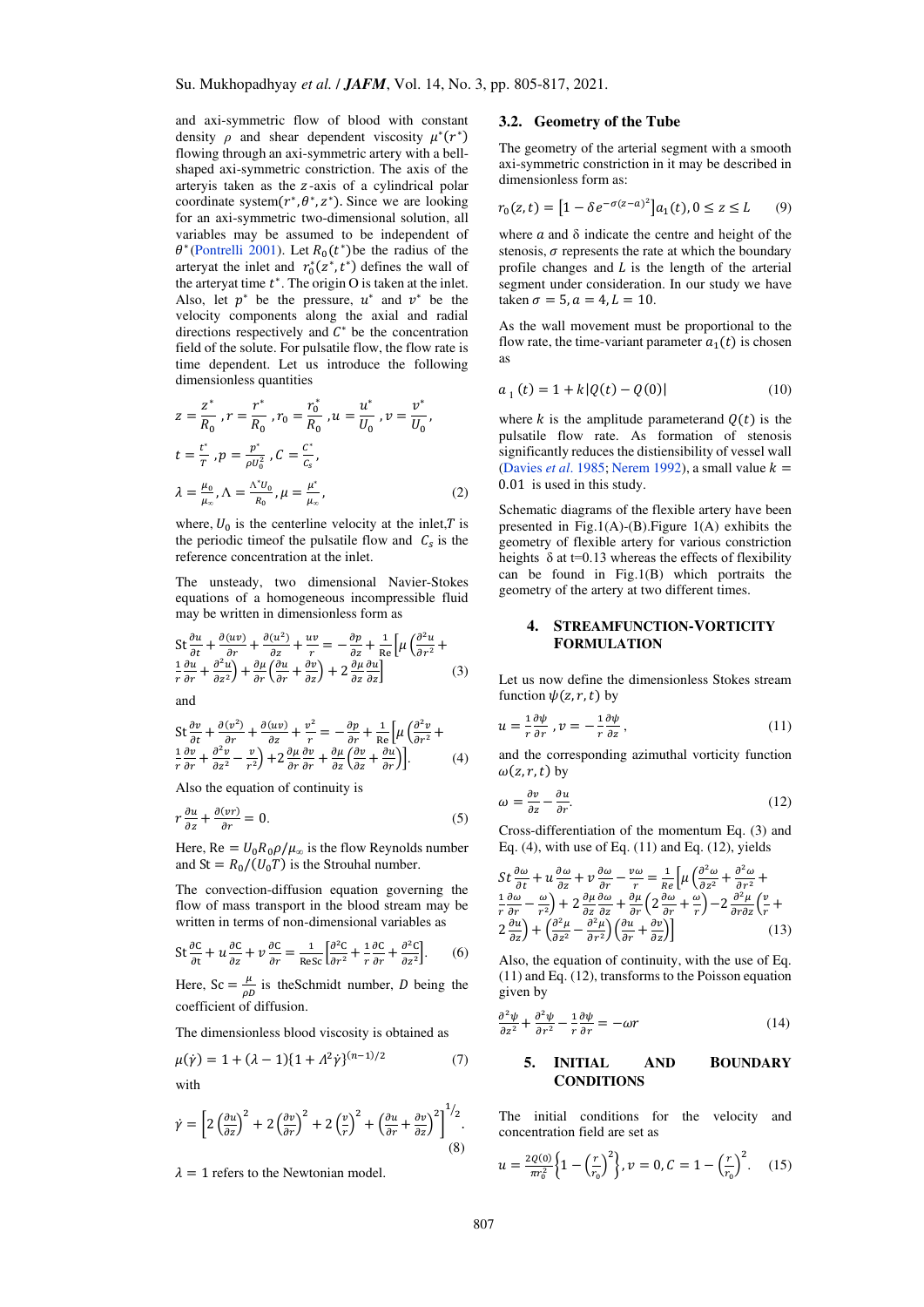

Fig. 1. Geometry of the flexible tube (A) for different constriction heights at  $t = 0.14$  (B) for **different times.** 

Though the initially chosen velocity or concentration fields are not physiological, it is found that final results do not depend on these profiles. Further it is found that the results do not change significantly when the simulation runs for more than three time periods. Therefore, the simulation is carried out up to three time periods in all cases so that all transitional effects vanish within these three time periods.

For the boundary conditions at the inlet cross section of the tube, the flow is assumed to be fully developed i.e.

$$
\frac{\partial \omega}{\partial z} = \frac{\partial \psi}{\partial z} = 0 \text{ at } z = 0 \tag{16}
$$

and at the outlet cross section, the flow field is assumed to have no change which gives

$$
\frac{\partial^2 \omega}{\partial z^2} = \frac{\partial^2 \psi}{\partial z^2} = 0 \text{ at } z = L.
$$
 (17)

The flow symmetry gives the conditions

$$
\psi = 0, \omega = 0 \text{ along } r = 0. \tag{18}
$$

The usual 'no slip' condition is imposed on the tube wall which gives

$$
\frac{\partial \psi}{\partial r} = 0 \text{ along } r = r_0(z, t). \tag{19}
$$

Due to the movement of the vessel wall, radial velocity at the wall is equal to  $\frac{\partial r_0}{\partial t}$  and hence

$$
\frac{\partial \psi}{\partial z} = -r_0 \frac{\partial r_0}{\partial t} \text{ along } r = r_0(z, t). \tag{20}
$$

The axial symmetry condition for the concentration field gives

$$
\frac{\partial c}{\partial r} = 0 \text{ along } r = 0. \tag{21}
$$

At the inlet, the concentration of the solute is assumed to be constant while the concentration gradient at the outlet is assumed to be zero. Thus

$$
C = 1 \text{ at } z = 0 \text{ and } \frac{\partial c}{\partial z} = 0 \text{ at } z = L. \tag{22}
$$

A Dirichlet boundary condition of the zero concentration on the arterial wall [\(Etheir 2002;](#page-11-15) Sarifuddin *et al*. 2009[; Zaman](#page-12-6) *et al*. 2016) is set as

$$
C = 0 \text{ at } r = r_0(z, t). \tag{23}
$$

A time dependent non-dimensional pulsatile flow rate

$$
Q(t) = Q^*(t) / Q^*_{\text{max}}(t) \tag{24}
$$

is given through the tube (see Fig.2(A), where  $Q^*(t)$ is a physiologically realistic pulsatile flow rate of blood as

given by Stettler *et al*[. \(1981\).](#page-12-10) Since the mass flux across all cross-sections of the tube is the same at any instant of time, so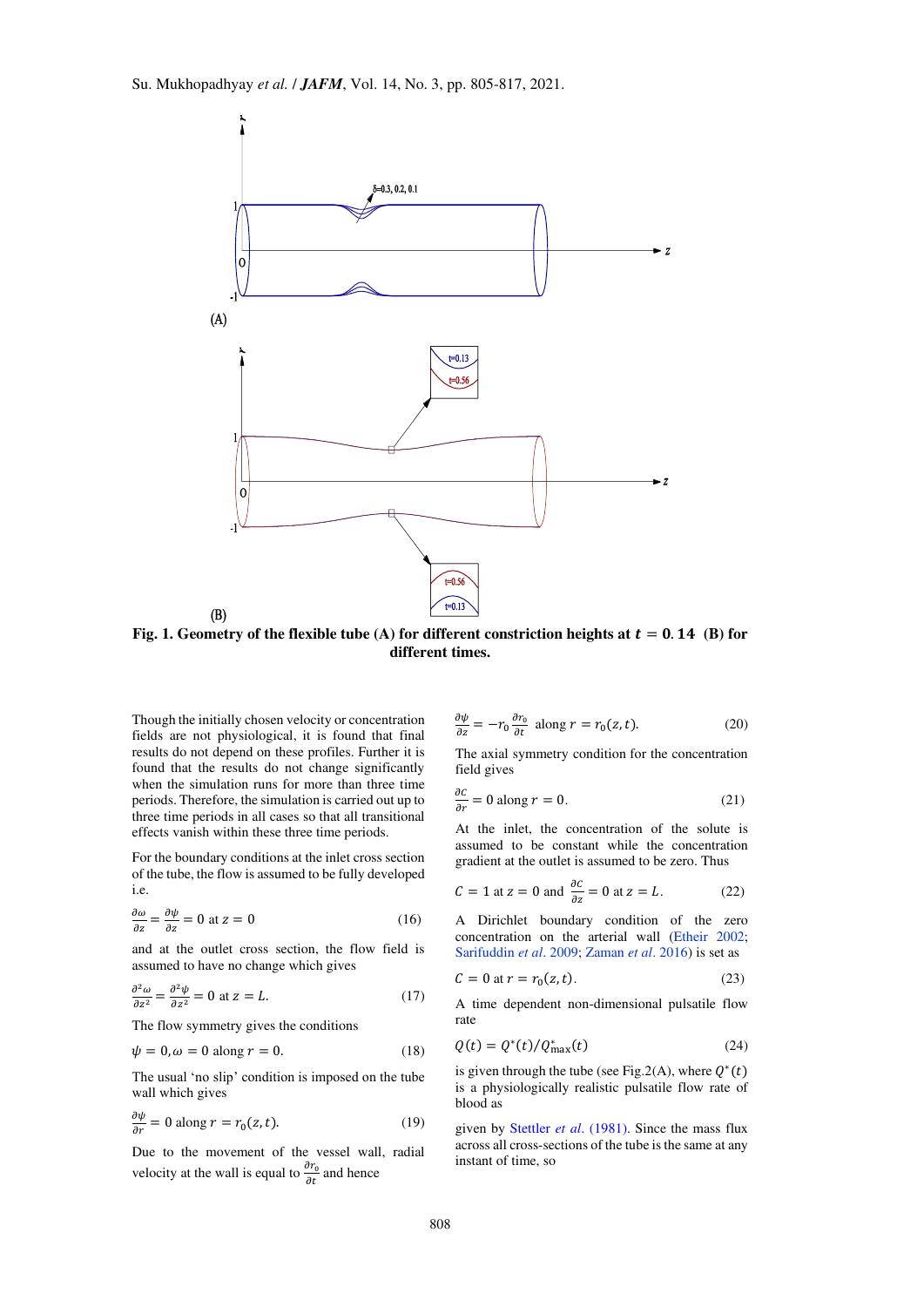$$
\int_{0}^{r_0(z,t)} 2\pi r \left(\frac{1}{r}\frac{\partial \psi}{\partial r}\right) dr = Q(t).
$$

This gives the value of the stream function  $\psi$  at the tube wall as

$$
\psi(z, r_0(z, t), t) = \frac{1}{2\pi} Q(t).
$$
\n(25)



# **of [Stettler](#page-12-10)** *et al***. (1981).**

#### **6. COORDINATE TRANSFORMATION**

Let us choose a suitable coordinate system so that the arterial constriction coincides with a constant coordinate curve. For this, let us introduce a radial coordinate transformation given b[y Ling and Atabek](#page-11-16)  [\(1972\),](#page-11-16)

$$
x = \frac{r}{r_0(zt)},\tag{26}
$$

which maps the constricted region into a rectangular one. Using this transformation, the vorticity transport Eq. (12) is transformed into

$$
\begin{split}\n&\frac{\partial \omega}{\partial t} - \frac{x}{r_0} \frac{\partial r_0}{\partial t} \frac{\partial \omega}{\partial x} + u \left( \frac{\partial \omega}{\partial z} - \frac{x}{r_0} \frac{\partial r_0}{\partial z} \frac{\partial \omega}{\partial x} \right) + \frac{v}{r_0} \frac{\partial \omega}{\partial x} - \\
&= \frac{1}{\text{Re}} \left[ \mu \left( \frac{\partial^2 \omega}{\partial z^2} + \left( \frac{x^2}{r_0^2} \left( \frac{\partial r_0}{\partial z} \right)^2 + \frac{1}{r_0^2} \right) \frac{\partial^2 \omega}{\partial x^2} - \frac{2x}{r_0} \frac{\partial r_0}{\partial z} \frac{\partial^2 \omega}{\partial x \partial z} + \left( \frac{2x}{r_0^2} \left( \frac{\partial r_0}{\partial z} \right)^2 - \frac{x}{r_0} \frac{\partial^2 r_0}{\partial z^2} + \frac{1}{x r_0^2} \right) \frac{\partial \omega}{\partial x} - \frac{\omega}{x^2 r_0^2} \right] \\
&+ 2 \left( \frac{\partial \mu}{\partial z} - \frac{x}{r_0} \frac{\partial r_0}{\partial z} \frac{\partial \mu}{\partial x} \right) \left( \frac{\partial \omega}{\partial z} - \frac{x}{r_0} \frac{\partial r_0}{\partial z} \frac{\partial \omega}{\partial x} \right) + \frac{1}{r_0} \frac{\partial \mu}{\partial x} \left( \frac{2}{r_0} \frac{\partial \omega}{\partial x} + \frac{\omega}{x r_0} \right) - \frac{2}{r_0} \left( \frac{\partial^2 \mu}{\partial x \partial z} - \frac{1}{r_0} \frac{\partial r_0}{\partial z} \frac{\partial \mu}{\partial x} - \frac{x}{r_0} \frac{\partial r_0}{\partial z} \frac{\partial^2 \mu}{\partial x^2} \right) \left( \frac{v}{x} + 2 \frac{\partial u}{\partial z} - \frac{2x}{r_0} \frac{\partial r_0}{\partial z} \frac{\partial^2 \mu}{\partial x} \right) + \left\{ \frac{\partial^2 \mu}{\partial z^2} + \left( \frac{x^2}{r_0^2} \left( \frac{\partial r_0}{\partial z} \right)^2 - \frac{x}{r_0} \frac
$$

Vorticity and stream function are related by the following equation

$$
\frac{\partial^2 \psi}{\partial z^2} + \left\{ \frac{x^2}{r_0^2} \left( \frac{\partial r_0}{\partial z} \right)^2 + \frac{1}{r_0^2} \right\} \frac{\partial^2 \psi}{\partial x^2} - \frac{2x}{r_0} \frac{\partial r_0}{\partial z} \frac{\partial^2 \psi}{\partial x \partial z} + \left\{ \frac{2x}{r_0^2} \left( \frac{\partial r_0}{\partial z} \right)^2 - \frac{x}{r_0} \frac{\partial^2 r_0}{\partial z^2} - \frac{1}{x r_0^2} \right\} \frac{\partial \psi}{\partial x} = -r_0 x \omega.
$$
 (28)

The transformed boundary condition for the stream

function  $\psi$  at  $x = 1$  becomes

$$
\psi(z, x = 1, t) = \frac{1}{2\pi} Q(t).
$$
 (29)

To derive a boundary condition for the vorticity  $\omega$  at  $x = 1$ , we use Eq. (28) and obtain

$$
\omega(z, x = 1, t) = -\frac{1}{r_0^3} \left[ 1 + \left( \frac{\partial r_0}{\partial z} \right)^2 \right] \left( \frac{\partial^2 \psi}{\partial x^2} \right)_{x=1} +
$$
  

$$
\left( \frac{\partial^2 r_0}{\partial z \partial t} + \frac{1}{r_0} \frac{\partial r_0}{\partial z} \frac{\partial r_0}{\partial t} \right).
$$
 (30)

The transformed form of the mass transport Eq. (6) is given by

$$
\begin{split} \operatorname{St}\left(\frac{\partial c}{\partial t} - \frac{x}{r_0} \frac{\partial r_0}{\partial t} \frac{\partial c}{\partial x}\right) + u\left(\frac{\partial c}{\partial z} - \frac{x}{r_0} \frac{\partial r_0}{\partial z} \frac{\partial c}{\partial x}\right) + \frac{v}{r_0} \frac{\partial c}{\partial x} = \\ \frac{1}{\operatorname{Res}}\left[\frac{1}{r_0^2} \frac{\partial^2 c}{\partial x^2} + \frac{1}{x r_0^2} \frac{\partial c}{\partial x} + \left\{\frac{\partial^2 c}{\partial z^2} + \frac{x^2}{r_0^2} \left(\frac{\partial r_0}{\partial z}\right)^2 \frac{\partial^2 c}{\partial x^2} - \frac{2x}{r_0} \frac{\partial r_0}{\partial z^2} \frac{\partial^2 c}{\partial x \partial z} + \left(\frac{2x}{r_0^2} \left(\frac{\partial r_0}{\partial z}\right)^2 - \frac{x}{r_0} \frac{\partial^2 r_0}{\partial z^2} \right) \frac{\partial c}{\partial x}\right]. \end{split} \tag{31}
$$

# **7. NUMERICAL METHOD**

The transformed governing equations together with the initial and boundary conditions are solved numerically by using finite difference technique over a uniformly spaced grid. The vorticity transport Eq. (27) and the equation for stream function Eq. (28) are discretized using central difference approximations for all spatial derivatives and forward difference approximation for the time derivative of  $\omega$ .

The finite difference representations of the derivatives and all other terms have been written at the mesh point  $(i, j)$  which indicates a point where  $z_i = i\Delta z$  and  $x_i = j\Delta x$ ,  $\Delta z$  and  $\Delta x$  being the increments of  $z$  and  $x$  respectively. The finite difference form for time is written as  $t_k = k\Delta t$ , where  $\Delta t$  is the time increment.

A tri-diagonal system of algebraic equations associated with each line (constant  $i$ ) in  $x$ -direction is formed. The finite-difference representation of Eq. (28) is

$$
A(j)\psi_{i,j-1}^{k+1} + B(j)\psi_{i,j}^{k+1} + C(j)\psi_{i,j+1}^{k+1} = D(j) \quad (32)
$$

where the quantities  $A(j)$ ,  $B(j)$ ,  $C(j)$  and  $D(j)$  are defined by

$$
A(j) = \frac{L_2}{(\Delta x)^2} - \frac{L_1}{2\Delta x}, B(j) = -\frac{2}{(\Delta z)^2} - \frac{2L_2}{(\Delta x)^2}, C(j) = \frac{L_2}{(\Delta x)^2} + \frac{L_1}{2\Delta x} \text{ and}
$$
  
\n
$$
D(j) = -r_0 \alpha \omega_{i,j}^k - \frac{\psi_{i+1,j}^k + \psi_{i-1,j}^k}{(\Delta z)^2} + \frac{L_3}{\omega_{i+1,j+1}^k + \psi_{i+1,j-1}^k} + \frac{L_3}{\omega_{i+1,j+1}^k + \psi_{i-1,j-1}^k}
$$

in which

$$
L_1 = \frac{2x}{r_0^2} \left(\frac{\partial r_0}{\partial z}\right)^2 - \frac{x}{r_0} \frac{\partial^2 r_0}{\partial z^2} - \frac{1}{x r_0^2} , L_2 = \frac{x^2}{r_0^2} \left(\frac{\partial r_0}{\partial z}\right)^2 + \frac{1}{r_0^2} , L_3 = \frac{2x}{r_0} \frac{\partial r_0}{\partial z} .
$$

Using the values of all the quantities in  $A(j), B(j), C(j)$  and  $D(j)$  at the  $k^{\text{th}}$ -time level, the tri-diagonal system of Eq. (32) can be solved by using the well-known Thomas algorithm for each fixed  $i$  in  $x$ -direction, to get the value of the stream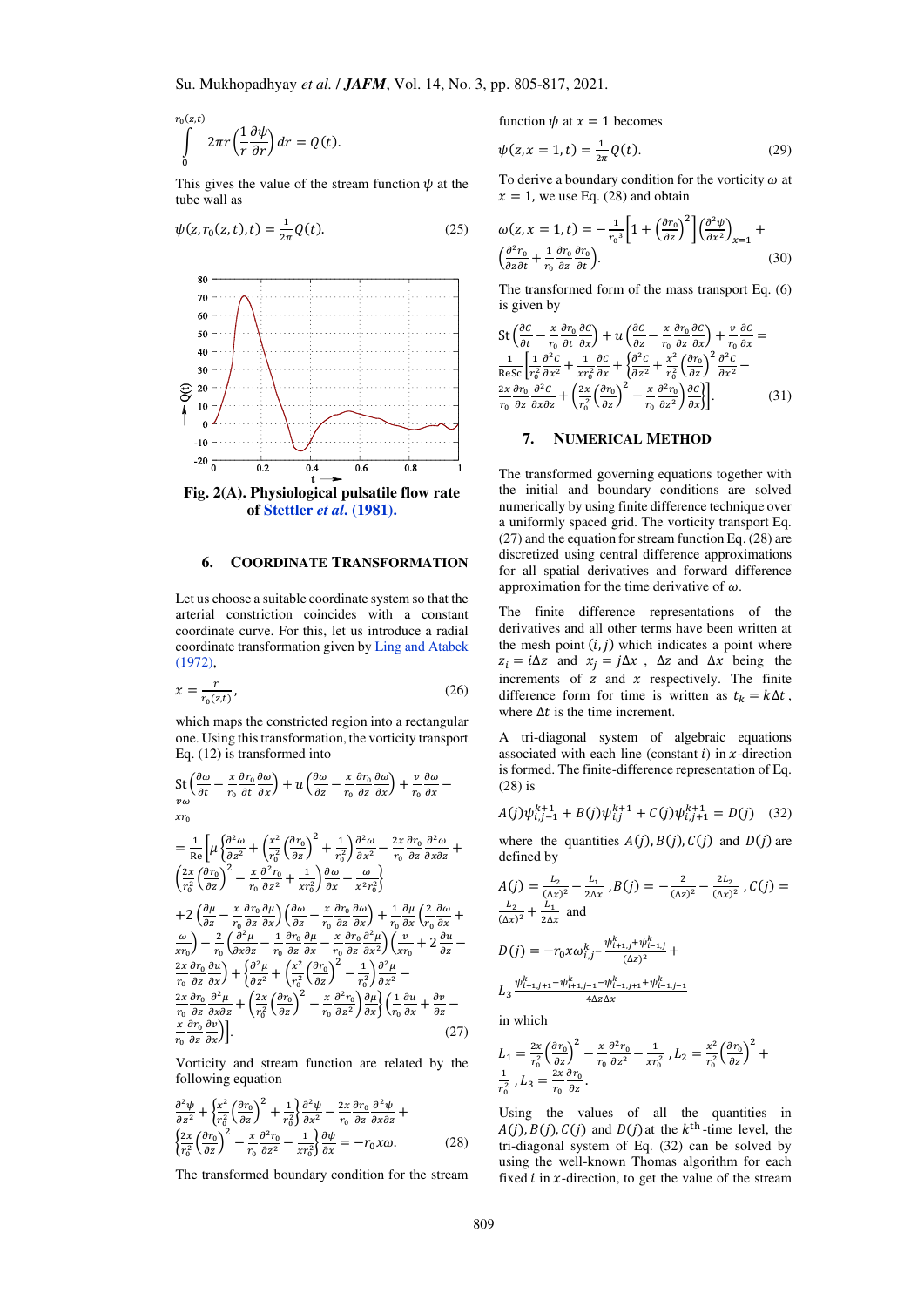function at the  $(k + 1)$ <sup>th</sup>-time level. Eq. (11) then gives the values of u and  $\nu$ .

We now use a second order accurate formula for wall vorticity obtained from Eq. (30) in terms of the known values of stream function. The vorticity at the tube wall is given by

$$
\omega(z, x = 1, t) = -\frac{2}{r_0^3} \left[ 1 + \left( \frac{\partial r_0}{\partial z} \right)^2 \right] \frac{\psi_{i,jstp - 1} - \psi_{i,jstp}}{(\Delta x)^2} + \left( \frac{\partial^2 r_0}{\partial z \partial t} + \frac{1}{r_0} \frac{\partial r_0}{\partial z} \frac{\partial r_0}{\partial t} \right)
$$
(33)

where  $i = \text{istp}$  corresponds to the value of x at the tube wall.

The momentum Eq. (27) is now solved exactly in the same way as stated above. The discretized form of the momentum Eq. (27) is given by

$$
P(j)\omega_{i,j-1}^{k+1} + Q(j)\omega_{i,j}^{k+1} + R(j)\omega_{i,j+1}^{k+1} = S(j) \quad (34)
$$

where the quantities  $P(j)$ ,  $Q(j)$ ,  $R(j)$  and  $S(j)$  are defined as

$$
P(j) = \frac{1}{2\Delta x} \left( \frac{ux}{r_0} \frac{\partial r_0}{\partial z} - \frac{v}{r_0} \right) + \frac{1}{Re} \left( \frac{M_1}{2\Delta x} - \frac{M_2}{(\Delta x)^2} \right) - M_3 + M_4 + \frac{St}{24x} \frac{x}{r_0} \frac{\partial r_0}{\partial t},
$$
  
\n
$$
Q(j) = \frac{St}{\Delta t} - \frac{v}{xr_0} + \frac{2M_2}{Re(\Delta x)^2} + \frac{\mu}{Re(xr_0)^2} - \frac{1}{Re r_0^2 x} \frac{\partial \mu}{\partial x},
$$
  
\n
$$
R(j) = -\frac{1}{2\Delta x} \left( \frac{ux}{r_0} \frac{\partial r_0}{\partial z} - \frac{v}{r_0} \right) - \frac{1}{Re} \left( \frac{M_1}{2\Delta x} + \frac{M_2}{(\Delta x)^2} \right) +
$$
  
\n
$$
M_3 - M_4 - \frac{St}{2\Delta x} \frac{x}{r_0} \frac{\partial r_0}{\partial t} \text{ and}
$$
  
\n
$$
S(j) = \frac{St}{\Delta t} \omega_{i,j}^k - u \frac{\omega_{i+1,j}^k - \omega_{i-1,j}^k}{2\Delta z} +
$$
  
\n
$$
\frac{\mu}{Re} \left( \frac{\omega_{i+1,j}^k - 2\omega_{i,j}^k + \omega_{i-1,j}^k}{(\Delta z)^2} - \frac{x}{\Delta z \Delta x} \frac{\partial r_0}{2\Delta z} \frac{\omega_{i+1,j} - \omega_{i-1,j+1}^k + \omega_{i-1,j-1}^k}{2\Delta z} \right)
$$
  
\n
$$
+ \frac{2}{Re} \left( \frac{\partial \omega}{\partial z} - \frac{x}{r_0} \frac{\partial r_0}{\partial z} \frac{\partial \omega}{\partial x} \right) \frac{\omega_{i+1,j}^k - \omega_{i-1,j}^k}{2\Delta z} + \frac{M}{Re}
$$
  
\nin which  $M_1 = \mu \left[ \frac{2x}{r_0^2} \left( \frac{\partial r_0}{\partial z} \right)^2 - \frac{x}{r_0} \frac{\partial^2 r_0}{\partial z^2} + \frac{1}{$ 

The mass transport Eq. (31) is solved by using its discretized version

$$
C_{i,j}^{k+1} = C_{i,j}^k + \frac{\Delta t}{\text{st}} \left[ N_4 \frac{C_{i,j+1}^k - C_{i,j-1}^k}{2\Delta x} - u \frac{C_{i+1,j}^k - C_{i-1,j}^k}{2\Delta z} + \frac{1}{\text{Resc}} \left\{ \frac{C_{i+1,j}^k - 2C_{i,j}^k + C_{i-1,j}^k}{(\Delta z)^2} - N_3 \frac{C_{i+1,j+1}^k - C_{i+1,j-1}^k - C_{i-1,j+1}^k + C_{i-1,j-1}^k}{4\Delta z \Delta x} + \frac{4\Delta z \Delta x}{\Delta z \Delta z} \right\}
$$

$$
N_2 \frac{c_{i,j+1}^k - 2c_{i,j}^k + c_{i,j-1}^k}{(\Delta x)^2} + N_1 \frac{c_{i,j+1}^k - c_{i,j-1}^k}{2\Delta x} \bigg\}
$$

 $r_0$ 

where  $N_1 = \frac{2x}{r_0^2}$  $rac{2x}{r_0^2} \left(\frac{\partial r_0}{\partial z}\right)^2 - \frac{x}{r_0}$  $r_{0}$  $\frac{\partial^2 r_0}{\partial z^2} + \frac{1}{xr}$  $\frac{1}{xr_0^2}$ ,  $N_2 =$  $\frac{x^2}{x^2}$  $\frac{x^2}{r_0^2} \left(\frac{\partial r_0}{\partial z}\right)^2 + \frac{1}{r_0^2}$  $\frac{1}{r_0^{2}}$  $N_3 = \frac{2x}{r_0}$  $\frac{\partial r_0}{\partial z}$  ,  $N_4 = \text{St} \frac{x}{r_0}$  $\frac{\partial r_0}{\partial t} + \frac{ux}{r_0}$  $\frac{\partial r_0}{\partial z} - \frac{v}{r_0}$  $\frac{v}{r_0}$ .

Once the velocity and concentration field of the streaming blood is obtained, the dimensionless wall shear stress and Sherwood number [\(Zierenberg](#page-12-11) *et al*. [2006\)](#page-12-11), representing the local mass flux to the arterial wall, are computed by using the formulae

 $r_0$ 

$$
\tau_{\rm w} = -\left(\mu \frac{\partial u}{\partial r}\right)_{\rm wall} \tag{35}
$$

and

$$
Sh = -2\left(\frac{\partial c}{\partial r}\right)_{\text{wall}}\tag{36}
$$

The wall pressure is obtained by solving the coupled Eq. (3) and Eq.(4). For this a zero pressure at the inlet is assigned.

# **8. STABILITY CRITERIA OF THE NUMERICAL SCHEME**

Some restrictions are imposed on selecting the time step  $\Delta t$  depending on the grid size $\Delta z$ ,  $\Delta x$ . The first restriction i.e. CFL (Courant *et al.* 1928) condition is given by

$$
\Delta t_1 \leq \text{Min}\left[\frac{\Delta z}{|u|}, \frac{\Delta x}{|v|}\right]_{(i,j)}.
$$

The second restriction is related to the viscous effect and is given by

$$
\Delta t_2 \le \text{Min}\left[\frac{\text{Re }\Delta z^2 \Delta x^2}{2 \Delta z^2 + \Delta x^2}\right]_{(i,j)}.
$$

Actually, the time step is chosen by using the relation $\Delta t = \beta \text{Min}[\Delta t_1, \Delta t_2]$ ,  $0 < \beta \le 1$ , where the minimum is taken in the global sense and the time steps  $\Delta t_1$  and  $\Delta t_2$  must satisfy the above two inequalities. Inthe present study, the parameter β is selected as 0.1.

# **9. RESULTS AND DISCUSSION**

In this study, a non-dimensional physiological pulsatile flow rate [see, Fig.2(A)] proposed by Stettler *et al*[. \(1981\)](#page-12-10) has been considered. This flow profile includes flow reversal and is composed of, in each cycle, an impulsive motion with strong acceleration and deceleration (systole) followed by a slowly accelerating and decelerating flow (diastole). It may be characterized by the peak flow in systole  $(t = 0.14)$ , maximum reverse flow at the end of systole ( $t = 0.36$ ) and peak flow in diastole ( $t =$ 0.56). Most of the flow quantities are computed at these time levels.

A grid independence test has been carried out for the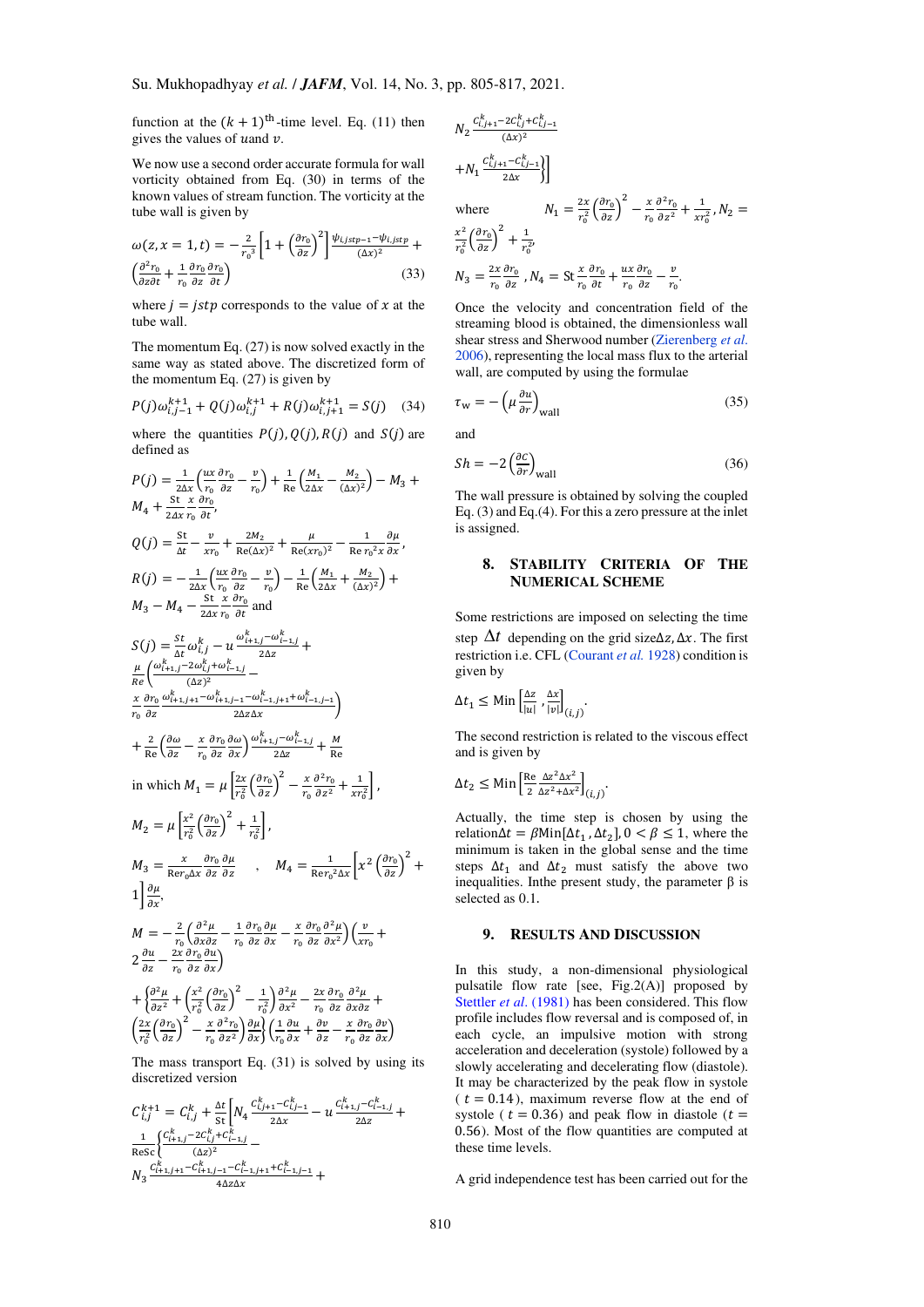intention of inspecting the error connected with the grid sizes used in this investigation and is presented in Table 1. In the current situation, grid independence test has its own significance to set up the precision of the numerical results thus obtained.

| ,<br>-,,<br>$    -$ |               |     |                                   |                                  |
|---------------------|---------------|-----|-----------------------------------|----------------------------------|
|                     | Grid Time (t) | Re  | Constriction<br>Height $(\delta)$ | Separation Length<br>at the wall |
| 0.005<br>X<br>0.005 | 0.36          | 150 | 0.1                               | 0.00                             |
|                     |               |     | 0.2                               | 1.08                             |
|                     |               |     | 0.3                               | 1.65                             |
| 0.010<br>X<br>0.010 | 0.36          | 150 | 0.1                               | 0.00                             |
|                     |               |     | 0.2                               | 1.08                             |
|                     |               |     | 0.3                               | 1.65                             |
| 0.015<br>X<br>0.015 | 0.36          | 150 | 0.1                               | 0.00                             |
|                     |               |     | 0.2                               | 1.05                             |
|                     |               |     | 0.3                               | 1.61                             |
|                     |               |     |                                   |                                  |

**Table 1 Errors connected with different grid sizes for length of separation** 

To verify the accuracy of the numerical scheme used in this investigation, a comparison is made with the available results of Sarifuddin *et al*. (2009) related to wall shear stress for Newtonian fluid passing through a tube having cosine shaped constriction for steady state solution (for pulsatile and sinusoidal flows) at  $Re = 300$ ,  $St = 1, \delta = 0$  [see Fig.2(B)]. We have also compared the axial velocity profile at  $z = 2$ presented in the study of Shupti *et al*[. \(2015\)](#page-12-12) for blood flow, modeled as a Carreau fluid, through a flexible blood vessel past a 50% cosine shaped stenosis, centered at  $z = 0$  in presence of a physiological pulsatile flow at  $Re = 300$ , St = 1[see Fig.2(C)]. Excellent agreements are found in these comparisons which provide us immense confidence to carry on our investigation for non-Newtonian fluid model.



**Fig. 2(B). Comparison of wall shear stress for Newtonian fluid with Sarifuddin** *et al***. (2009).** 

With the help of the presented non-Newtonian model, a rigorous quantitative analysis has been performed for various hemodynamic parameters of major physiological significance such as wall pressure, time-averaged wall shear stress, relative residence time etc. Qualitative similarity of our findings with existing and available literature validates the applicability of our present model.



**Fig. 2(C). Comparison of the axial velocity profile at**  $z = 2$  **with Shupti** *et al.* **(2015).** 

At the very beginning, the wall pressure distribution at the peak flow time has been shown in Fig.3(A)–(C). A rapid fall in wall pressure is noted in the stenotic region and this sudden fall of wall pressure increases with the severity of the constriction. Because of the lower viscosity of Newtonian fluid, drop of wall pressure is less in case of Newtonian fluid than that of non-Newtonian fluid, which is in agreement with the study of Shupti *et al*[. \(2015\).](#page-12-12) Figure 3(C) describes the effect of wall flexibility on the wall pressure distribution. It is worth noting that the flexibility of arterial wall reduces the pressure fall in the constricted region. Low pressure in the stenotic region produces a health risk as the constricted artery may collapse due to low pressure [\(Ku](#page-11-7)  [\(1997\),](#page-11-7) Tang *et al*[. \(2001\)\)](#page-12-13).

It is well established that the shear stress on the arterial wall plays an important role in the initiation and development of arterial diseases. Damage in the arterial wall and the blood cells may occur due to higher magnitudes of wall shear stress [\(Fry \(1968\),](#page-11-17) Sutera *et al*[. \(1975\)\)](#page-12-14). So it is of special interest to inspect the distributions of wall shear stress at the stenotic and post-stenotic regions.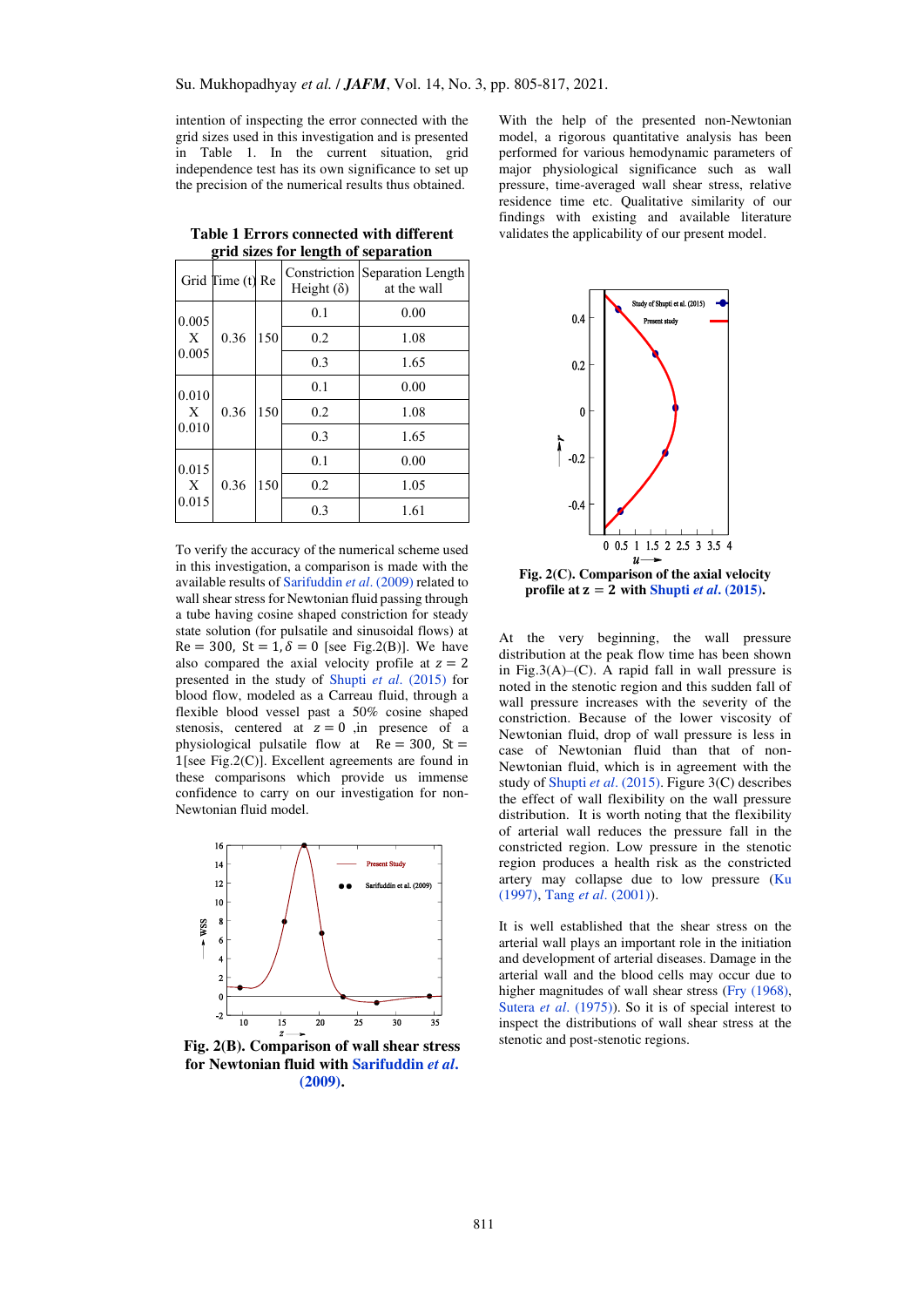

Fig. 3. Wall pressure distribution at *t*=0.14 for (A) different  $\delta$  and  $\lambda = 16.23$ ,  $\Lambda = 3.313$ ,  $n = 0.3568$ ,  $Sc = 3$ ,  $Re = 150$ ,  $St = 0.1$ ; (B) different  $\lambda$  and  $\delta = 0.2$ ,  $\Lambda = 3.313$ ,  $n = 0.3568$ ,  $Sc = 3$ ,  $Re = 150$ ,  $St = 0.1$ ; (C) rigid and flexible tube and  $\delta = 0.2$ ,  $\lambda = 16.23$ ,  $\Lambda = 3.313$ ,  $n = 0.3568$ ,  $Sc = 3$ , Re  $150$ ,  $St = 0.1$ .



Fig. 4. Time-averaged wall shear stress distribution for (A) different  $\delta$  and  $\lambda = 16.23$ ,  $\Lambda = 3.313$ ,  $n =$ 0. 3568,  $Sc = 3$ ,  $Re = 150$ ,  $St = 0.1$ ; (B) different $\lambda$  and  $\delta = 0.2$ ,  $\Lambda = 3.313$ ,  $n = 0.3568$ ,  $Sc =$ 3, Re = 150, St = 0. 1; (C) rigid and flexible tube and  $\delta = 0.2$ ,  $\lambda = 16.23$ ,  $\Lambda = 3.313$ ,  $n = 0.3568$ ,  $Sc = 3$ ,  $Re = 150$ ,  $St = 0.1$ .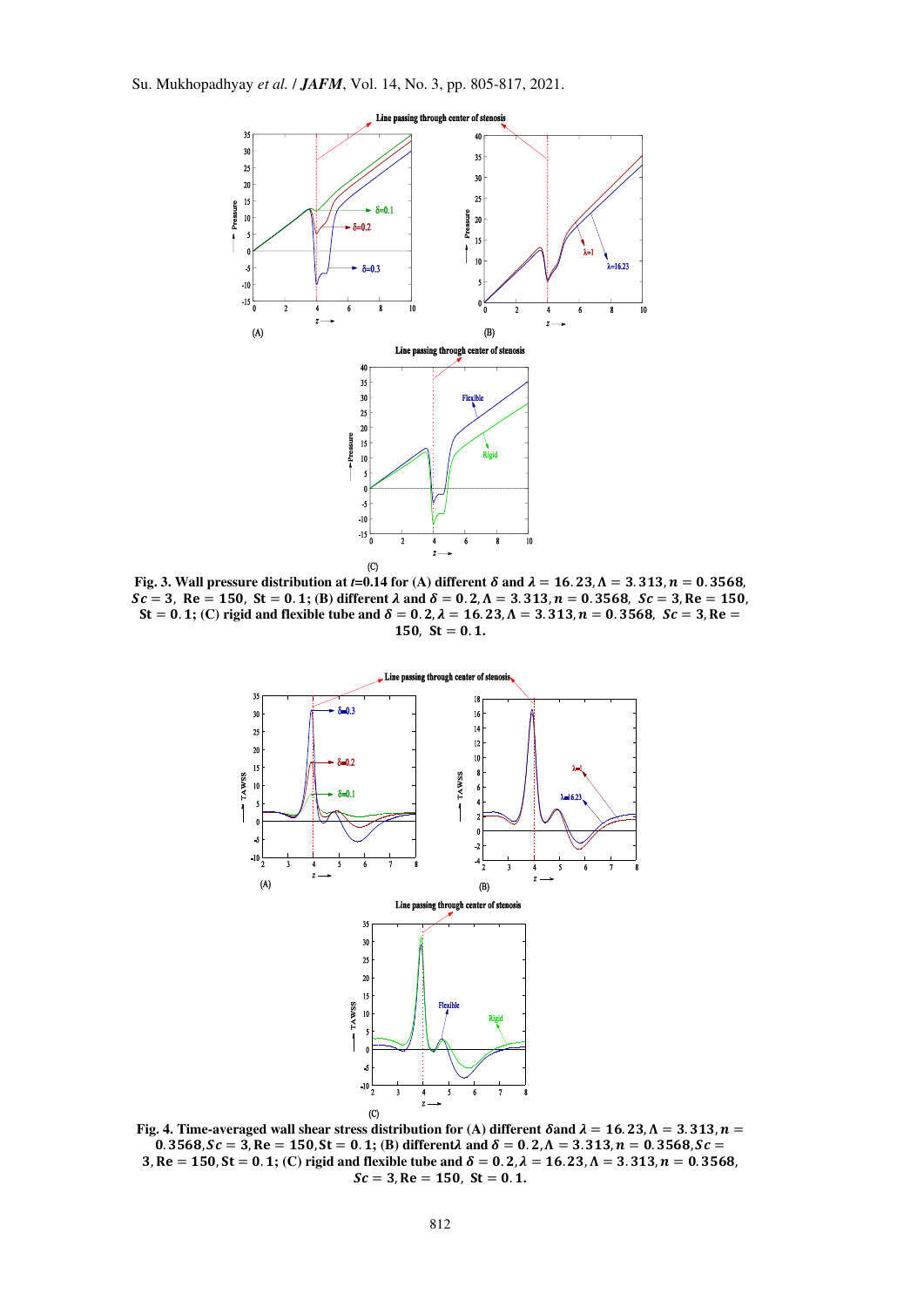

Fig. 5. Oscillatory shear index for (A) different  $\delta$  and  $\lambda = 16.23$ ,  $\Lambda = 3.313$ ,  $n = 0.3568$ ,  $Sc = 3$ ,  $Re =$  $150, St = 0.1$ ; (B) different  $\lambda$  and  $\delta = 0.2$ ,  $\Lambda = 3.313$ ,  $n = 0.3568$ ,  $Sc = 3$ ,  $Re = 150$ ,  $St = 0.1$ .

The time-averaged wall shear stress may be defined as

$$
TAWSS = \int_0^1 \tau_w dt \tag{37}
$$

Distributions of time-averaged wall shear stress for variations of  $\delta$  and  $\lambda$  are presented in Fig.4(A) and Fig.4(B). One may note that the time-averaged wall shear stress increases significantly in the constricted part and attains its maximum (in the global sense) slightly upstream of the stenosis throat. Significantly, a second peak is also observed in the downstream side. In the rear side of the constriction, wall shear stress becomes negative in some region. This negative value of wall shear stress indicates the flow separation region. Flow separation modifies the flow structure, forms vortex and the length of this region gives an idea about the size of vortex. Formation of these recirculation regions is of pathological significance, since these regions may prolong the residing time of blood constituents which may eventually pass onto the arterial wall and form secondary stenosis. One may observe that the peak value of the TAWSS and the time-averaged length of flow separation increases with severity of stenosis. For  $\delta = 0.3$  (51% area reduction), two separation regions are observed: a smaller separation zone slightly downstream of the throat and a larger separation zone distal from the throat. The length of separation region for the later one increases with the stenosis height [Fig.4(A)]. Peak value of  $TAWSS$ rises up, but the time-averaged length of flow separation reduces in case of non-Newtonian model compared to Newtonian model, which are consistent with the findings of Molla *et al*. (2011) [Fig.4(B)].

A comparison between the distributions of TAWSS for rigid and flexible tubes are made through Fig.4(C).  $TAWSS$  distribution shows a greater peak value slightly upstream of the throat in case of rigid wall than that of flexible wall. However, the recirculation zone in the downstream side of the constriction is smaller in a rigid tube compared to that in a flexible tube. Advancement of atherosclerosis reduces the wall distensibility,

which, in turn, may increase the risk of rupture of the plaque by elevating the peak shear stress.

Another significant hemodynamic wall parameter is the oscillatory shear index which is defined as [\(Buchanan](#page-11-18) *et al*. 1999).

$$
OSI = 0.5 \left( 1 - \left| \int_0^1 \tau_w \, dt \right| / \int_0^1 |\tau_w| \, dt \right) \tag{38}
$$

and indicates the cyclic departure of the wall shear stress from its predominant axial direction. The *OSI* varies between 0 (for no-cyclic variation of WSS vector) and  $0.5$  (for  $180^0$  deflection of *WSS* vector) and the peak values indicate the locations of the timeaveraged separation and reattachment points.

Figure 5 exhibits the distribution of  $OSI$  for different  $\delta$  and  $\lambda$ . It is found that the distribution of OSI becomes more uneven and oscillatory in the poststenotic region. The OSI has two or four characteristic peaks  $(OSI|_{max} = 0.5)$  at the timeaveraged separation and reattachment points respectively for  $\delta = 0.2$  or  $\delta = 0.3$ . In case of  $\delta =$ 0.1, no such points exist. It is observed that the first peak, representing the separation point and the second peak, representing the reattachment point of the vortex, formed in the region  $5 \le z \le 7$ , move in the upstream and downstream direction respectively with severity of the stenosis or with decreasing viscosity and extend the time-averaged length of the flow separation region. As the imposed flow profile is not always forward,  $OSI|_{min} > 0$ .

Normally, the mass flux from the blood stream onto the arterial wall is measured with the help of the Sherwood number. For a better insight into the mass transfer phenomenon in a pulsatile flow through a constricted artery, the distributions of the timeaveraged Sherwood number

$$
TASH = \int_0^1 Sh \, dt \tag{39}
$$

over the entire stenosed arterial segment are computed for variations of  $\delta$ ,  $\lambda$  and  $\delta c$  and are depicted in Fig.6(A)–(C). One may observe from these figures that the maximum (in the global sense)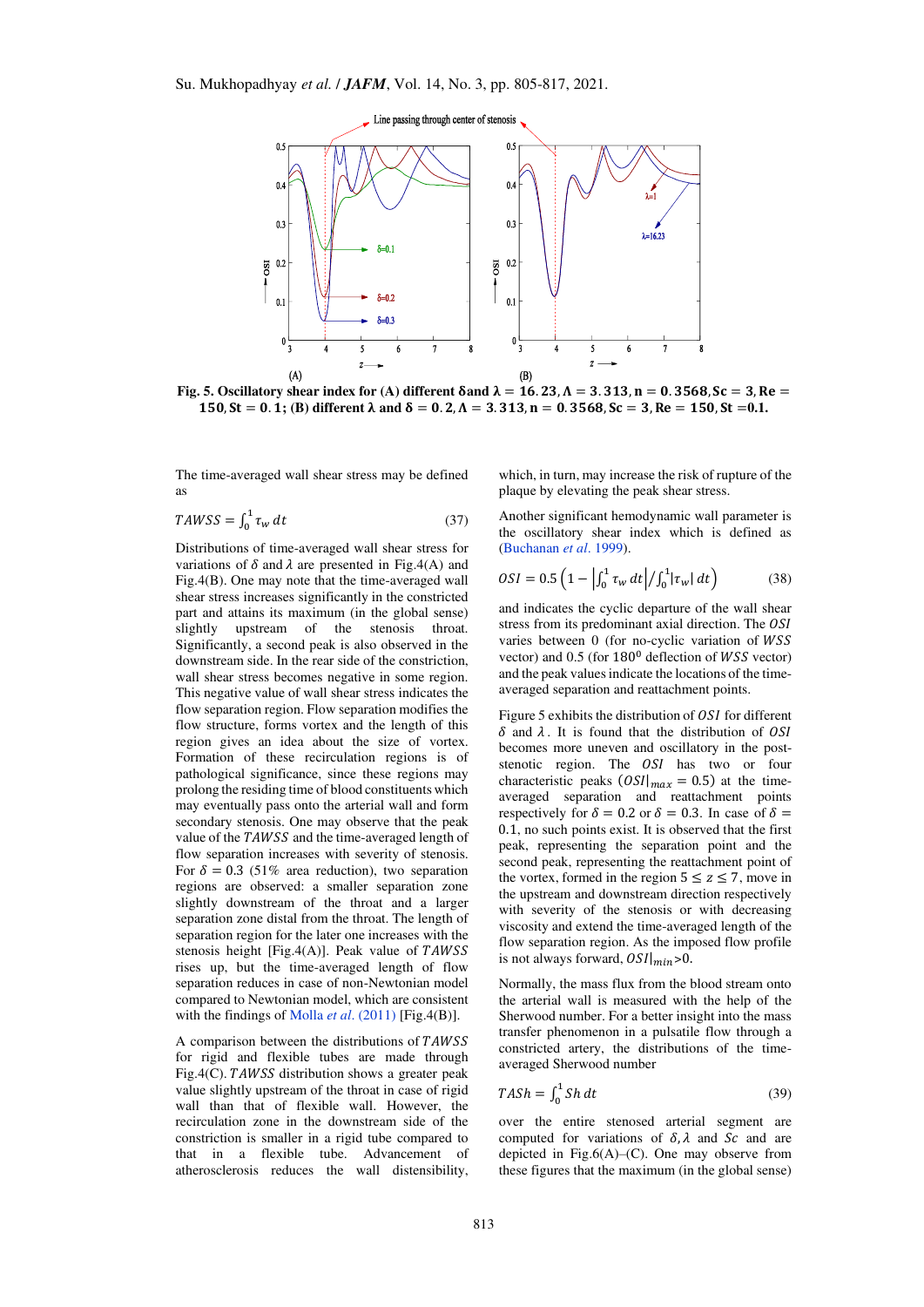

**Fig. 6: Distribution of Time-averaged Sherwood number for (A) different**  $\delta$  **and**  $\lambda = 16.23$ **,**  $\Lambda =$ 3. 313,  $n = 0.3568$ ,  $Sc = 3$ ,  $Re = 150$ ,  $St = 0.1$ ; (B) different  $\lambda$  and  $\delta = 0.2$ ,  $\Lambda = 3.313$ ,  $n =$ 0.  $3568$ ,  $Sc = 3$ ,  $Re = 150$ ,  $St = 0.1$ ; (C) different  $Sc$  and  $\lambda = 16.23$ ,  $\Lambda = 3.313$ ,  $n = 0.3568$ ,  $\delta =$ 0. 2, Re = 150, St = 0. 1; (D) rigid and flexible tube and  $\delta = 0.2$ ,  $\lambda = 16.23$ ,  $\Lambda = 3.313$ ,  $n = 0.3568$ ,  $Sc = 3$ ,  $Re = 150$ ,  $St = 0.1$ .

mass transfer rate occurs slightly upstream of the stenosis throat in all cases like the case of the timeaveraged wall shear stress. This result agrees qualitatively well with that o[f Kaazempur-Mofrad](#page-11-12) *et al*[. \(2005\)](#page-11-12) and Sarifuddin *et al*. (2009). In the rear side of the stenosis, distribution of  $TASh$  becomes oscillatory and twoprominent peaks are noted. This phenomenon could explain the formation of multiple stenoses observed in clinical practice [\(DeBakey](#page-11-19) *et al*. [1985\)](#page-11-19) with the enlargement of existing one. Mass transfer rate over the entire region increases with the severity of the constriction or with increasing Schmidt number. Mass transfer rate reduces in case of non-Newtonian fluid compared to Newtonian fluid. Thus non-Newtonian fluid behaviour helps to slow down the advancement of atherosclerosis.

Figure 6(D) represents the fact that the mass transfer rate from the blood stream into the arterial wall is more in case of a rigid tube compared to a flexible tube. Thus once a mild stenosis is formed, it further helps to propagate the disease by decreasing the distensibility of vessel wall and the situation deteriorates in course of time.

Effect of the pulsatile nature of blood flow on the concentration profile is reflected through the

Figs.7(A)-(C). At the systolic peak flow time, we see that the mass concentration of the solute is getting dispersed more in the downstream side of the constriction than in the upstream side. A vortex is about to form just in the lee of the stenosis. At  $t =$ 0.36 i.e. at the maximum back flow time dispersion of concentration takes place both in the fore and aft side of the stenosis. Mass transfer is greater in the fore side and the previously formed vortex has become larger and moved in the rear side of the constriction. A weak vortex in the upstream side is seen. At the diastolic peak flow time mass transfer has again taken place more in the rear side of the stenosis. The upstream vortex has almost disappeared and the downstream vortex has become larger and weaker and moved further downstream. With the advancement of time this vortex moves downstream and finally disappears.

Figures  $8(A)$ -(C) depict the flow structure for various degrees of constriction at  $t = 0.36$ . With increasing severity of the stenosis, strength of the downstream vortex increases and another weak vortex is noted to be formed just after the throat. As the flow moves towards the throat of the stenosis, the streamlines traces the sketch of the constricted wall with a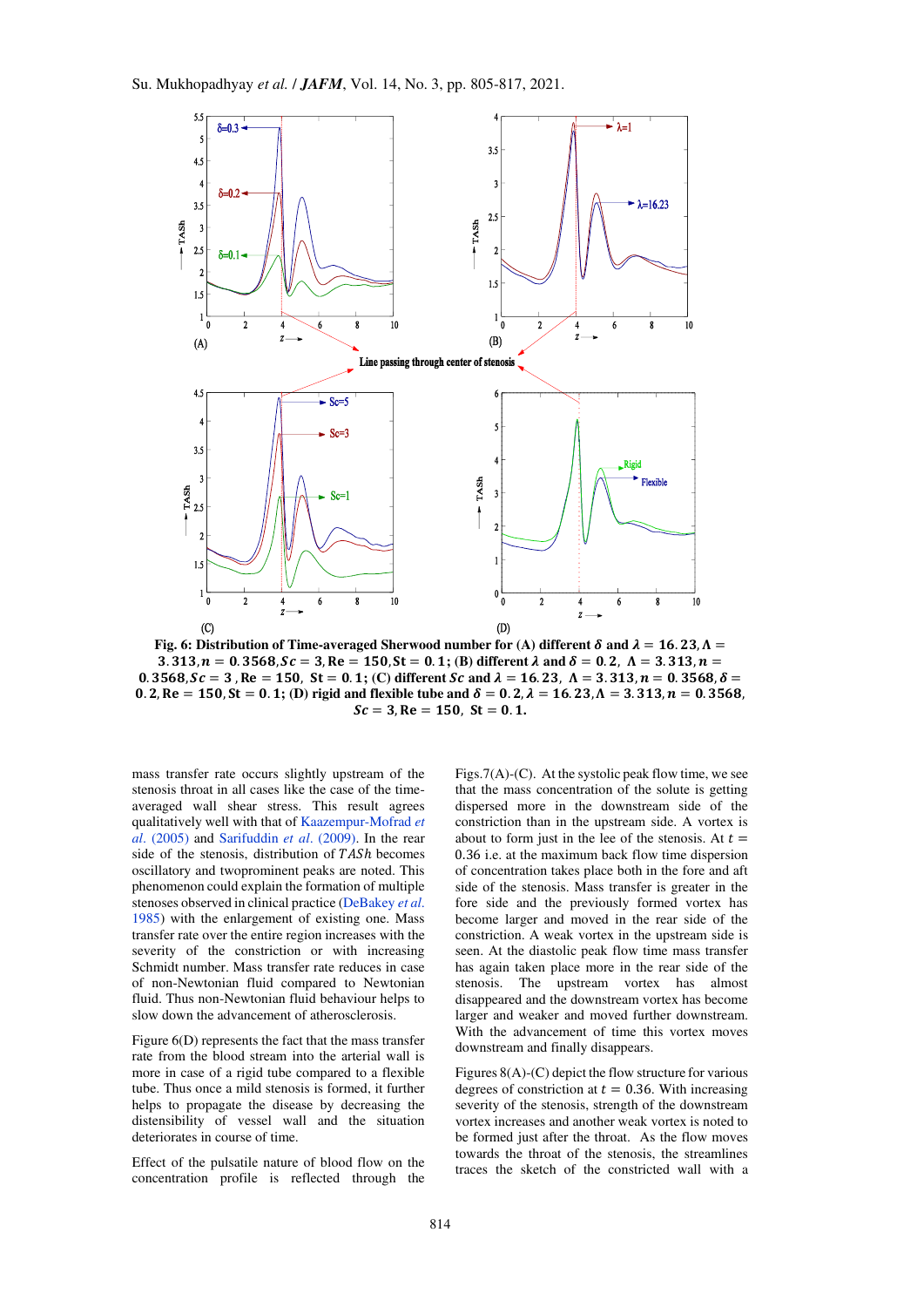secondary flow which helps in creating two flow separation zones in the diverging section of the constriction and ultimately the streamlines recover its normal structure later on i.e. distal to the constricted region.



Fig. 7. Concentration profile for  $\delta = 0.2$ ,  $\lambda =$  $16.23, \Lambda = 3.313, n = 0.3568, Sc = 3, Re =$  $150$ ,  $St = 0.1$  at (A)  $t = 0.14$ ; (B)  $t = 0.36$ ; (C)  $t = 0.56$ .



**(C)**  $\delta = 0.3$  at  $t = 0.36$  and  $\lambda = 16.23$ ,  $\Lambda =$  $3.313, n = 0.3568, Sc = 3, Re = 150, St = 0.1.$ 

Figures  $9(A)$ -(C) reveal the consequence of severity of constriction on the distribution of mass concentration at  $t = 0.36$ . As it is expected, concentration profiles for various degrees of constriction closely mirror the flow structures.



# **10. CONCLUSIONS**

Localized narrowing of an artery disturbs normal blood flow and fluid dynamic factors play a significant role in the development of the disease. It is well established that mathematical models and numerical simulations offer an efficient non-invasive technique to examine probable grounds and effects of such disease. A flexible arterial model based on the mass transfer to the flowing blood past a bell shaped stenosis in its lumen is considered in the present study. A non-Newtonian shear-thinning model of blood and a physiologically realistic pulsatile flow have been considered. The main findings of this study may be summarized as follows:

- i) Flow becomes more unstable in the constricted and downstream regions.
- ii) Wall pressure in the stenotic region falls rapidly which may collapse the arterial wall.
- iii) Wall shear stress increases dramatically in the constricted region and attains its maximum slightly upstream of the stenosis throat. Flow separation takes place in the rear side of the constriction.
- iv) Maximum (in the global sense) mass transfer rate occurs slightly upstream of the stenosis throat. In the rear side of the constriction, distribution of TASh becomes oscillatory. This may be a cause of the formation of multiple stenoses observed in reality.

The authors state that there is no conflict of interest.

#### **REFERENCES**

Ali, N., A. Zaman, M. Sajid, J. J. Nieto and A. Torres (2015). Unsteady non-Newtonian blood flow through a tapered overlapping stenosed catheterized vessel, *Mathematical Biosciences* 269, 94–103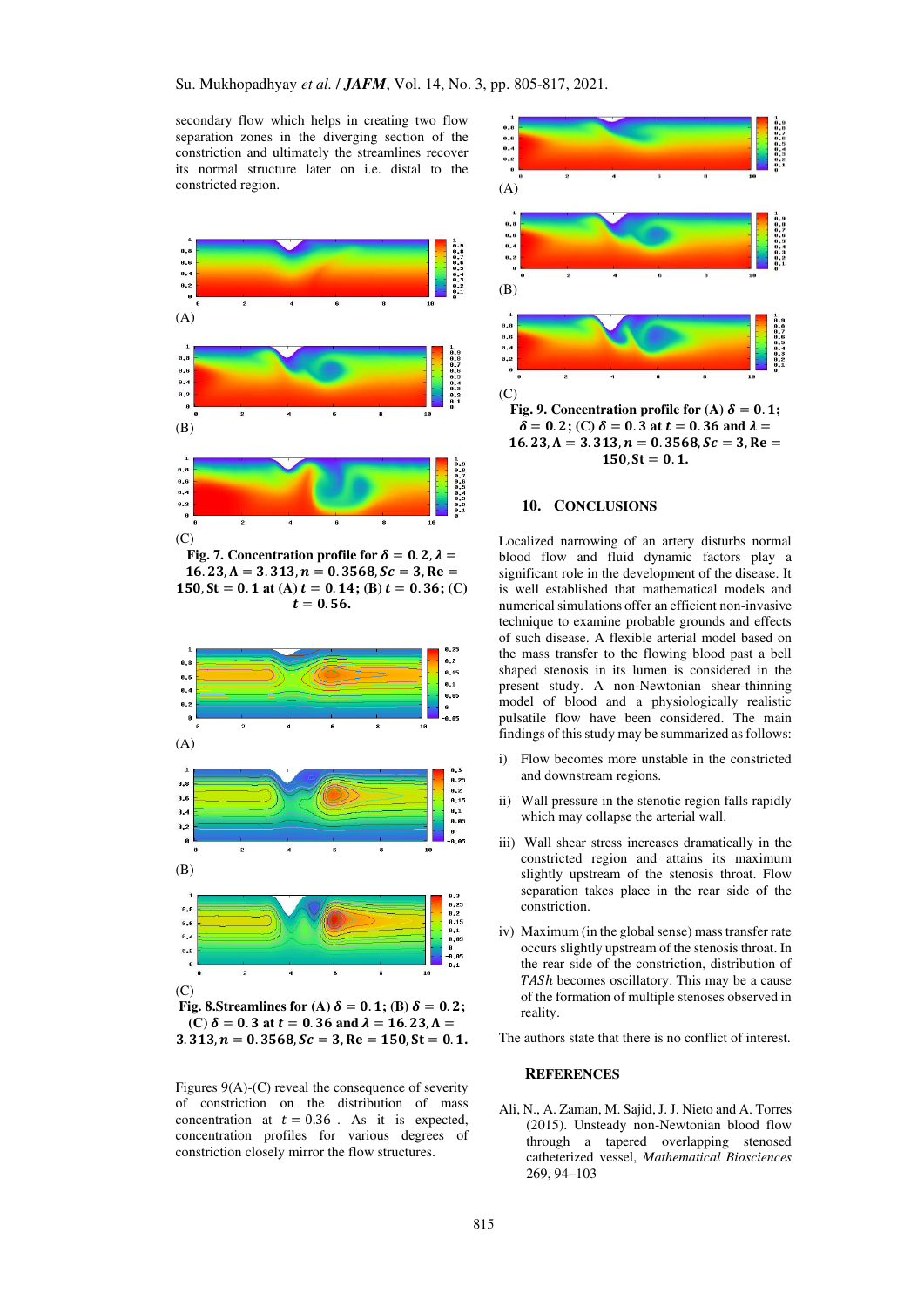- <span id="page-11-9"></span>Attia, R. M., M. A. A. Eldosoky and R. R. Darwish (2018). A numerical study of the blood flow behaviour in coronary artery anomalies for normal and diabetic persons. *Journal of Mechanics in Medicine and Biology* 18(2), 1850051.
- <span id="page-11-18"></span>Buchanan, J. R., C. Kleinstreuer, G. A. Jr, Truskey and M. Lei (1999). Relation between nonuniform hemodynamics and sites of altered permeability and lesion growth at the rabbit aorto-celiac junction. *Atherosclerosis* 143, 27- 40.
- <span id="page-11-10"></span>Caro, C. G., J. M. Fitz-Gerald and R. C. Schroter (1971). Proposal of a shear dependent mass transfer mechanism for atherogenesis. *Clinical Science* 40(2), 5p.
- <span id="page-11-13"></span>Cho, Y. I. and K. R. Kensey (1991). Effects of the non-Newtonian viscosity of blood on flows in a diseased arterial vessel. Part I: Steady flows. *Biorheology* 28, 241-262.
- Courant, R., K. Friedrichs and H. Lewy (1928). Über die partiellen Differenzengleichungen der mathematischen Physik. *Mathematische Annalen* 100, 32-74.
- <span id="page-11-14"></span>Davies, M. J. and A. C. Thomas (1985). Plaque fissuring – the cause of acute myocardial infarction, sudden ischaemic death and crescendo angina. *Brtish Heart Journal* 53(4), 363-373.
- <span id="page-11-19"></span>De Bakey, M. E., G. M. Lawrie and D. H. Glaeser (1985). Patterns of atherosclerosis and their surgical significance. *Annals of Surgery* 201, 115-131.
- <span id="page-11-15"></span>Etheir, C. R. (2002). Computational modeling of mass transfer and links to atherosclerosis. *Annals of Biomedical Engineering* 30, 461-471.
- <span id="page-11-1"></span>Friedman, M. H., C. B. Bargeron, D. D. Duncan, G. M. Hutchins and F. F. Mark (1992). Effects of arterial compliance and non-Newtonian rheology on correlations between intimal thickness and wall shear. *Journal of Biomechanical Engineering* 114, 317-320.
- <span id="page-11-17"></span>Fry, D. L. (1968). Acute vascular endothelial changes associated with increased blood velocity gradients. *Circulation Research* 22, 165-197.
- <span id="page-11-0"></span>Haque, M. R., M. E. Hossain and A. B. M. T. Hasan (2014). Effect of non-Newtonian behaviour on fluid structural interaction for flow through a model stenosed artery. *Procedia Engineering* 90, 358 – 363.
- <span id="page-11-12"></span>Kaazempur-Mofrad, M. R., S. Wada, J. G. Myers and C. R. Ethier (2005). Mass transfer and fluid flow in stenotic arteries: Axisymmetric and asymmetric models. *International Journal of Heat and Mass Transfer* 48, 4510-4517.
- <span id="page-11-7"></span>Ku, D. N. (1997). Blood flow in arteries, *Annual Review of Fluid Mechanics* 29, 399-434.
- Ku, D. N., D. P. Giddens, C. K. Zarins and S. Glagov

(1985). Pulsatile flow and atherosclerosis in the human carotid bifurcation: positive correlation between plaque location and low and oscillating shear stress. *Atherosclerosis* 5, 293-302.

- <span id="page-11-2"></span>Liepsch, D. (2002). An introduction tobiofluid mechanics – basic models and applications. *Journal of Biomechanics*, 415-435.
- <span id="page-11-16"></span>Ling, S. C. and H. B. Atabek (1972). A nonlinear analysis of pulsatile flow in arteries. *Journal of Fluid Mechanics* 55, 493-511.
- <span id="page-11-11"></span>Ma, P., X. Li and D.N. Ku (1994). Heat and mass transfer in a separated flow region for high Prandtl and Schmidt numbers under pulsatile conditions. *International Journal of Heat and Mass Transfer* 37, 2723-2736.
- Mandal, M. S. and G. C. Layek (2014). Analysis of physiologically pulsating flow with variable blood viscosity in a doubly constricted vascular tube. *ActaTechnica* 59, 255-277.
- <span id="page-11-5"></span>Mandal, M. S., S. Mukhopadhyay and G. C. Layek (2012). Pulsatile flow of shear-dependent fluid in a stenosed artery. *Theoretical and Applied Mechanics* 39(3), 209-231.
- <span id="page-11-3"></span>Misra, J. C. and S. Chakravarty (1986). Flow in arteries in the presence of stenosis. *Journal of Biomechanics* 19, 907-918.
- Misra, J. C., M. K. Patra and S. C. Misra (1993). A non-Newtonian fluid model for blood flow through arteries under stenotic conditions. *Journal of Biomechanics* 26, 1129-1141.
- Molla, M. M. and M. C. Paul (2012). LES of non-Newtonian physiological blood flow in a model of arterial stenosis, *Medical Engineering & Physics* 34, 1079–1087.
- Mukhopadhyay, S., M. S. Mandal and S. Mukhopadhyay (2018a). Numerical simulation of physiologically relevant pulsatile flow of blood with shear-rate-dependent viscosityin a stenosed blood vessel. *International Journal of Biomathematics* 11(06), 1-22.
- <span id="page-11-4"></span>Mukhopadhyay, S., M. S. Mandal and S. Mukhopadhyay (2019). Effects of variable viscosity on pulsatile flow of blood in a tapered stenotic flexible artery. *Mathematical Methods in Applied Sciences* 42(2), 488-504.
- <span id="page-11-6"></span>Mukhopadhyay, S., M. S. Mandal and S. Mukhopadhyay, (2018b). Dynamic response of pulsatile flow of blood in a stenosed tapered artery. *Mathematical Methodsin Applied Sciences* 41(10), 3885-3899.
- Mukhopadhyay, S., P. R. De, M. S. Mandal and G. C. Layek (2011). Analysis of flow fields in a flexible tube with periodic constriction. *Applications and Applied Mathematics* 6, 304- 322.
- <span id="page-11-8"></span>Nakamura, M. and T. Sawada (1990). Numerical study on the unsteady flow of non-Newtonian fluid. *Journal of Biomechanical Engineering* 112, 100-103.